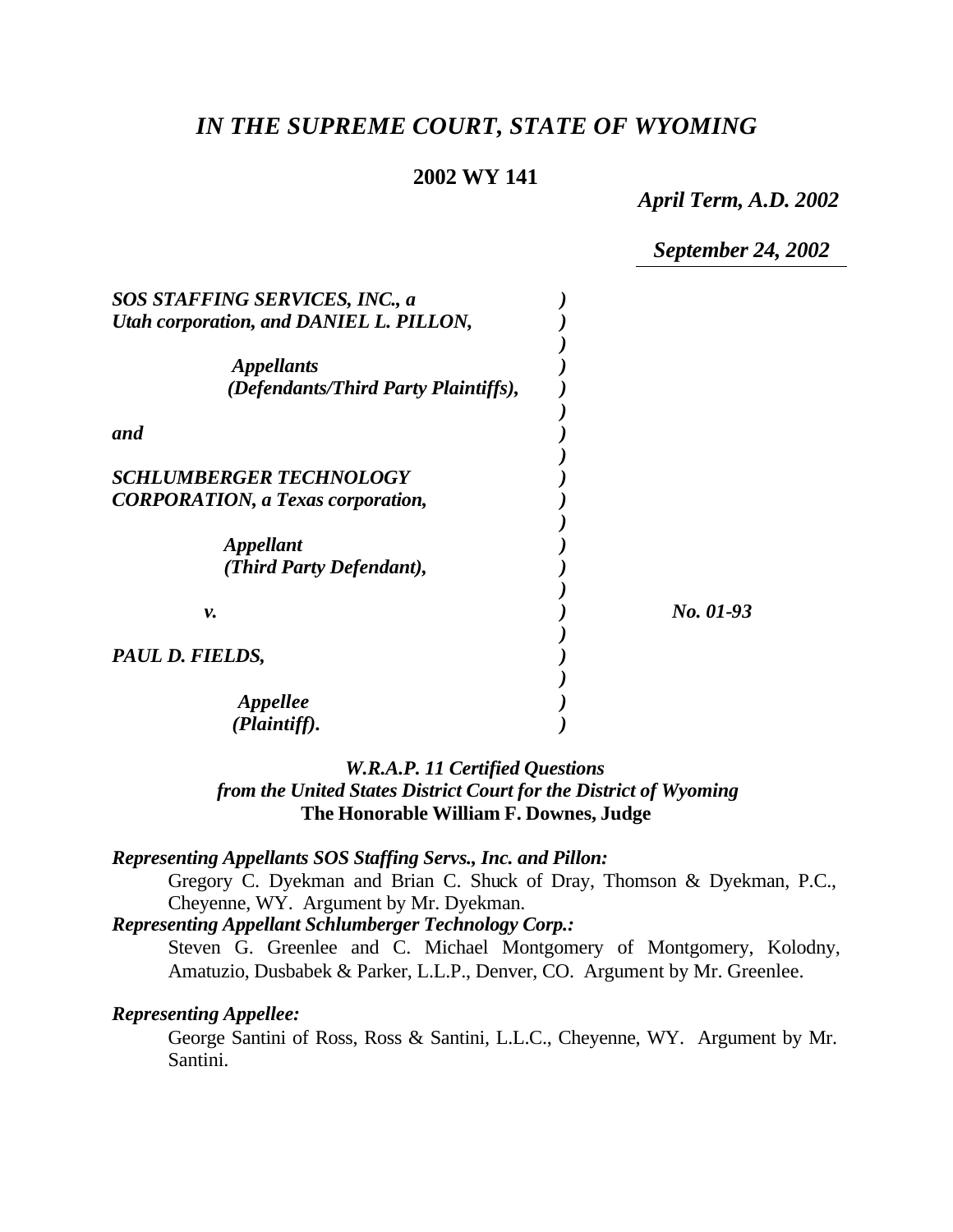Before **HILL, C.J.,** and **GOLDEN, LEHMAN,\* KITE,** and **VOIGT, JJ.**

\*Chief Justice at time of oral argument.

**NOTICE:** *This opinion is subject to formal revision before publication in Pacific Reporter Third. Readers are requested to notify the Clerk of the Supreme Court, Supreme Court Building, Cheyenne, Wyoming 82002 of any typographical or other formal errors in order that corrections may be made before final publication in the permanent volume.*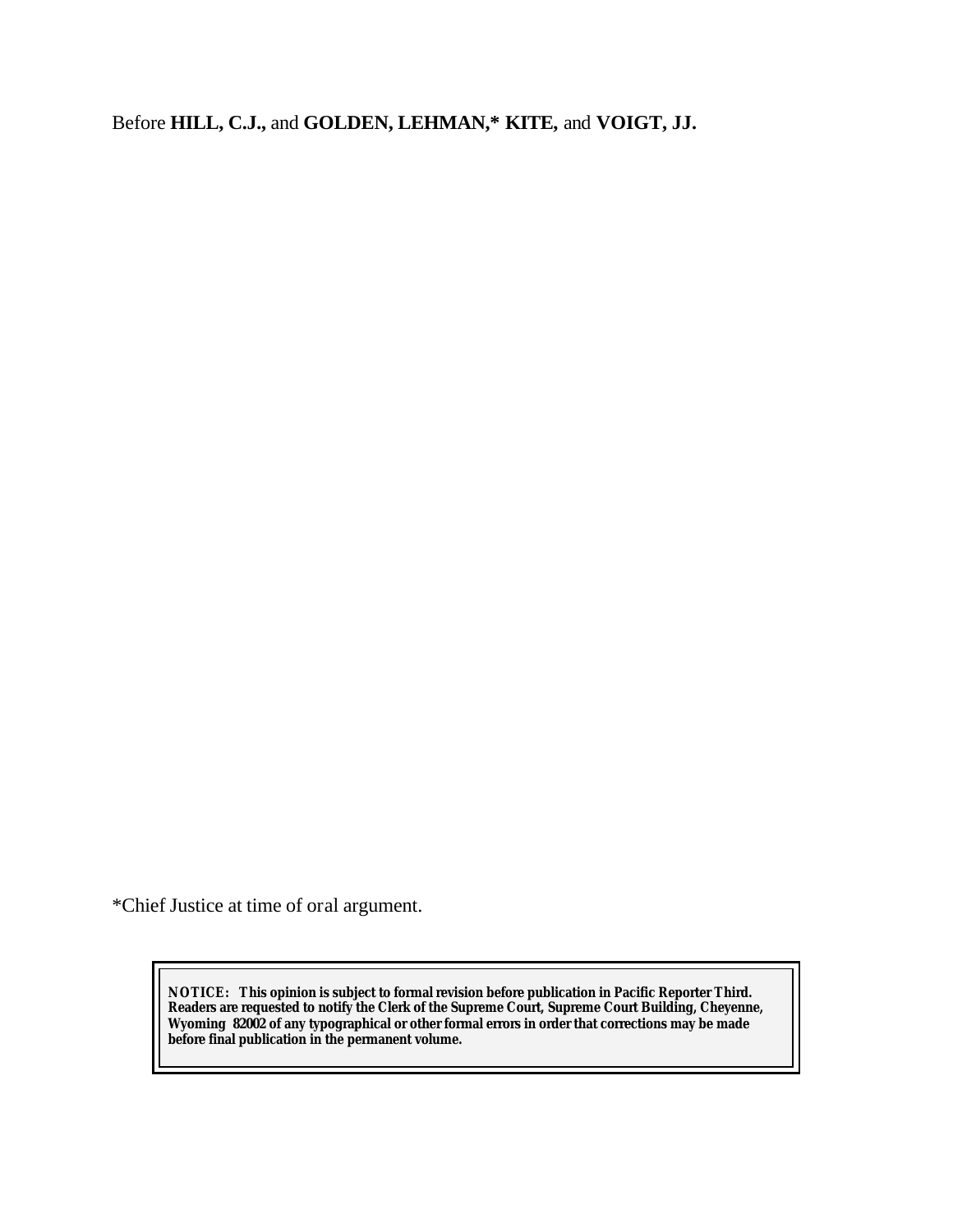## **LEHMAN, Justice.**

[¶1] This case comes to us on two certified questions from the United States District Court for the District of Wyoming:

> 1. Is a temporary employee entitled to "co-employee immunity" under the Wyoming Worker's Compensation Act for injuries he allegedly caused to a co-worker while working within the scope of his employment for the same employer?

> 2. Is a temporary employment services provider vicariously liable to a worker allegedly injured by a temporary employee provided by the temporary employment services provider to the worker's employer?

# *FACTS*

[¶2] The certification order from the United States District Court sets forth the following undisputed facts:

[¶3] Dan Pillon was hired as an employee by Schlumberger Technology Corporation in 1980. As of March 31, 1997, Mr. Pillon worked for Schlumberger as a senior operator. On March 31, 1997, Mr. Pillon resigned from his employment at Schlumberger so that he could access his profit sharing account in order to buy a ranch. As part of his resignation, Mr. Pillon wanted to continue working for Schlumberger, and it was agreed between Mr. Pillon and Schlumberger that he could continue to work for the company under a temporary employee arrangement.

[¶4] SOS Staffing Services provided temporary employment services to Schlumberger. SOS Staffing provided payrolling services to Schlumberger with respect to Mr. Pillon. Mr. Pillon was referred to SOS Staffing by Schlumberger to be hired and placed on the SOS "payroll." Mr. Pillon then worked for Schlumberger as a temporary employee for a time determined by Schlumberger, and Schlumberger would pay SOS Staffing a fee from which SOS Staffing would pay Mr. Pillon. Mr. Pillon's work for Schlumberger did not change with the change in his status from regular employee to temporary employee. The nature, scope, details, manner, and method of Mr. Pillon's day-to-day work and duties did not change. He continued to work as a senior operator, with the very same duties and responsibilities as a regular employee. His typical work assignments were the same as before. He continued to be supervised by the same Schlumberger employees.

[¶5] SOS Staffing provided no other services to Schlumberger with respect to Mr. Pillon other than the administrative payrolling services. SOS Staffing did not control the nature, scope, details, manner, or method of Mr. Pillon's day-to-day work or duties while he worked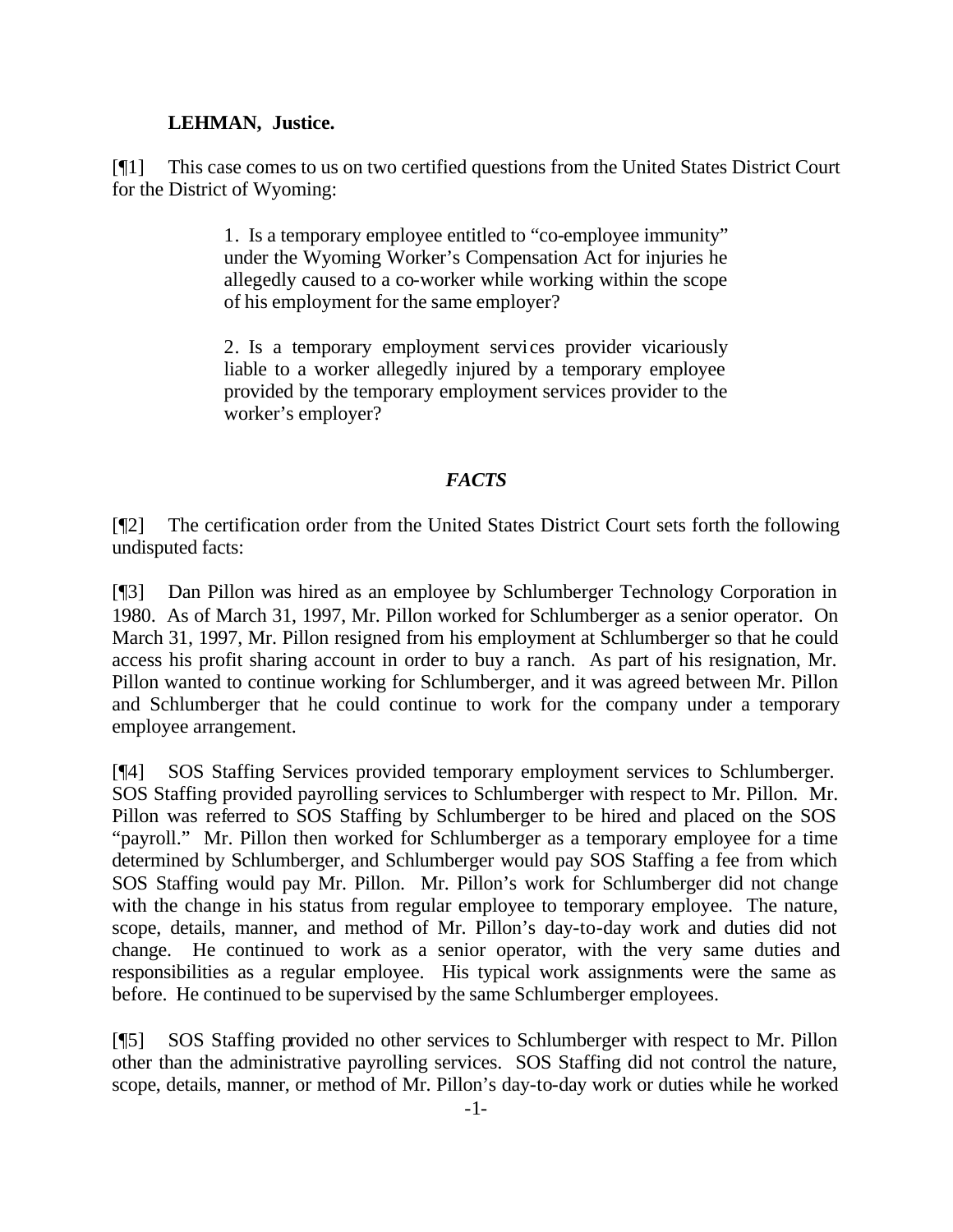for Schlumberger as a temporary employee. SOS Staffing did not select, interview, screen, evaluate, supervise, or train Mr. Pillon. Instead Schlumberger controlled, and had the right to control, the nature, scope, details, manner, and method of Mr. Pillon's day-to-day work and duties while he worked for Schlumberger as a temporary employee. It was Schlumberger's obligation to interview, screen, select, refer, evaluate, supervise, and train Mr. Pillon.

[¶6] On November 30, 1997, Mr. Pillon was driving a Schlumberger vehicle to a well site as part of his duties as a senior operator for Schlumberger. Mr. Fields, a regular employee of Schlumberger, was a passenger in the vehicle and was traveling to the well site as part of his duties as an operator for Schlumberger. On the drive to the well site, Mr. Pillon unexpectedly encountered ice on the road, steered the Schlumberger vehicle to the side of the road, and hit a concrete culvert. As a result, the vehicle rolled on its side. Mr. Fields claims he was injured in this accident. Mr. Fields received worker's compensation benefits for these alleged injuries.

[¶7] Schlumberger and SOS Staffing are separate corporations that filed separate employer reports for purposes of complying with the provisions of the Wyoming Worker's Safety and Compensation Act. On the report submitted on behalf of SOS Staffing, Daniel Pillon is listed as an employee of SOS at the time of the accident, and SOS Staffing paid premiums on his behalf to the Wyoming Worker's Safety and Compensation Division. At the time of the accident, Paul Fields was listed as an employee of Schlumberger, and Schlumberger paid premiums to the Wyoming Worker's Safety and Compensation Division on his behalf.

[¶8] Fields originally filed his complaint against SOS Staffing and Pillon in state court. Pillon and SOS filed a notice of removal of the action to the United States District Court for the District of Wyoming on the basis of diversity of citizenship. Once in federal district court, Pillon and SOS answered and filed a third-party complaint against Schlumberger, claiming that they were entitled to indemnification by Schlumberger in the event it was determined that Fields was entitled to recover from them. Thereafter, Pillon, SOS, and Schlumberger moved for summary judgment. Fields filed a response which was followed by Schlumberger's motion to certify the issues to this court. The motion to certify was unopposed, and the federal district court entered its certification order on May 2, 2001.

#### *STANDARD OF REVIEW*

[¶9] We review questions certified to this court pursuant to W.R.A.P. 11. We review a district court's statutory interpretation de novo. *Basin Elec. Power Co-op v. Bowen,* 979 P.2d 503, 506 (Wyo. 1999). The primary objective in interpreting statutory language is to ascertain and effectuate legislative intent. *US West Communications, Inc. v. Public Service Comm'n*, 988 P.2d 1061, 1064 (Wyo. 1999). Legislative intent is ascertained initially and primarily from the words used in the statute. *Wyoming Comty. College Comm'n v. Casper Comty. College Dist.,* 2001 WY 86, ¶16 31 P.3d 1242, ¶16 (Wyo. 2001)*.* We look first to the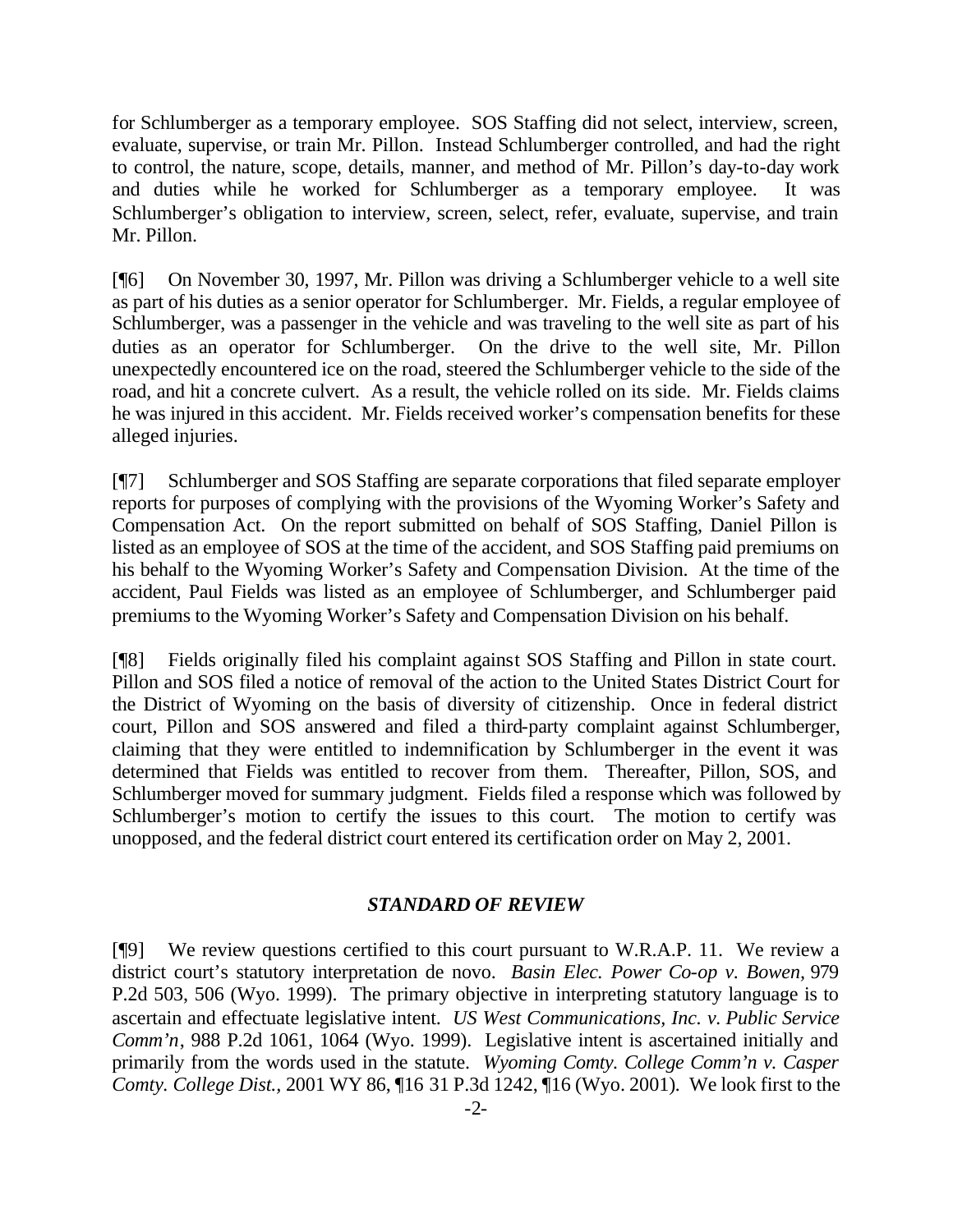plain and ordinary meaning of the words used in the statute. *Id*. at ¶17. When the words are clear and unambiguous, a court impermissibly risks substituting its own views for the intent of the legislature if it attempts to interpret or construe the statute on any basis other than the language used by the legislature. *Id.* at ¶16. Where statutory language conveys a clear and definite meaning, this court neither faces the need nor acquires the license to construe the statute. *US West*, at 1064 (citing *Matter of SYM*, 924 P.2d 985, 987 (Wyo. 1996)).

[¶10] A statute is clear and unambiguous if its wording is such that reasonable persons are able to agree on its meaning with consistency and predictability. *Wyoming Comty. College Comm'n*, at  $\P$ 17. A statute is ambiguous if it is vague, uncertain, or subject to varying interpretations. *Id*. While differing opinions as to the meaning of a statute are not conclusive of ambiguity, they may be evidence of ambiguity. *Id.* Ultimately, whether a statute is ambiguous is a matter of law to be determined by the court. *Id.*

[¶11] In interpreting statutory language, we review all parts of the statute in *pari materia*, giving effect to each word, clause, and sentence so that no part will be inoperative or superfluous. *Matter of Interest of WJH*, 2001 WY 54 ¶16, 24 P.3d 1147, ¶16 (Wyo. 2001). We will not interpret statutes in a manner which renders any portion meaningless or produces absurd results. *Id.* 

## *DISCUSSION*

# *Applicability of co-employee immunity*

[¶12] In answering the first certified question, we begin with the language contained in our own Wyoming Worker's Compensation Act, Wyo. Stat. Ann. § 27-14-101, et seq. In doing so, we are mindful of the legislative intent expressed in  $\S 27-14-101(b)$  that the common law rule of "liberal construction" shall not apply and the Act is not to be given a broad liberal construction.

[¶13] Wyo. Stat. Ann. § 27-14-104 (LexisNexis 2001), the immunity provision of Wyoming's Worker's Compensation Act, provides as follows:

> (a) The rights and remedies provided in this act for an employee including any joint employee, and his dependents for injuries incurred in extrahazardous employments are in lieu of all other rights and remedies against any *employer* and any joint employer making contributions required by this act, *or their employees* acting within the scope of their employment unless the employees intentionally act to cause physical harm or injury to the injured employee, but do not supersede any rights and remedies available to an employee and his dependents against *any other person.*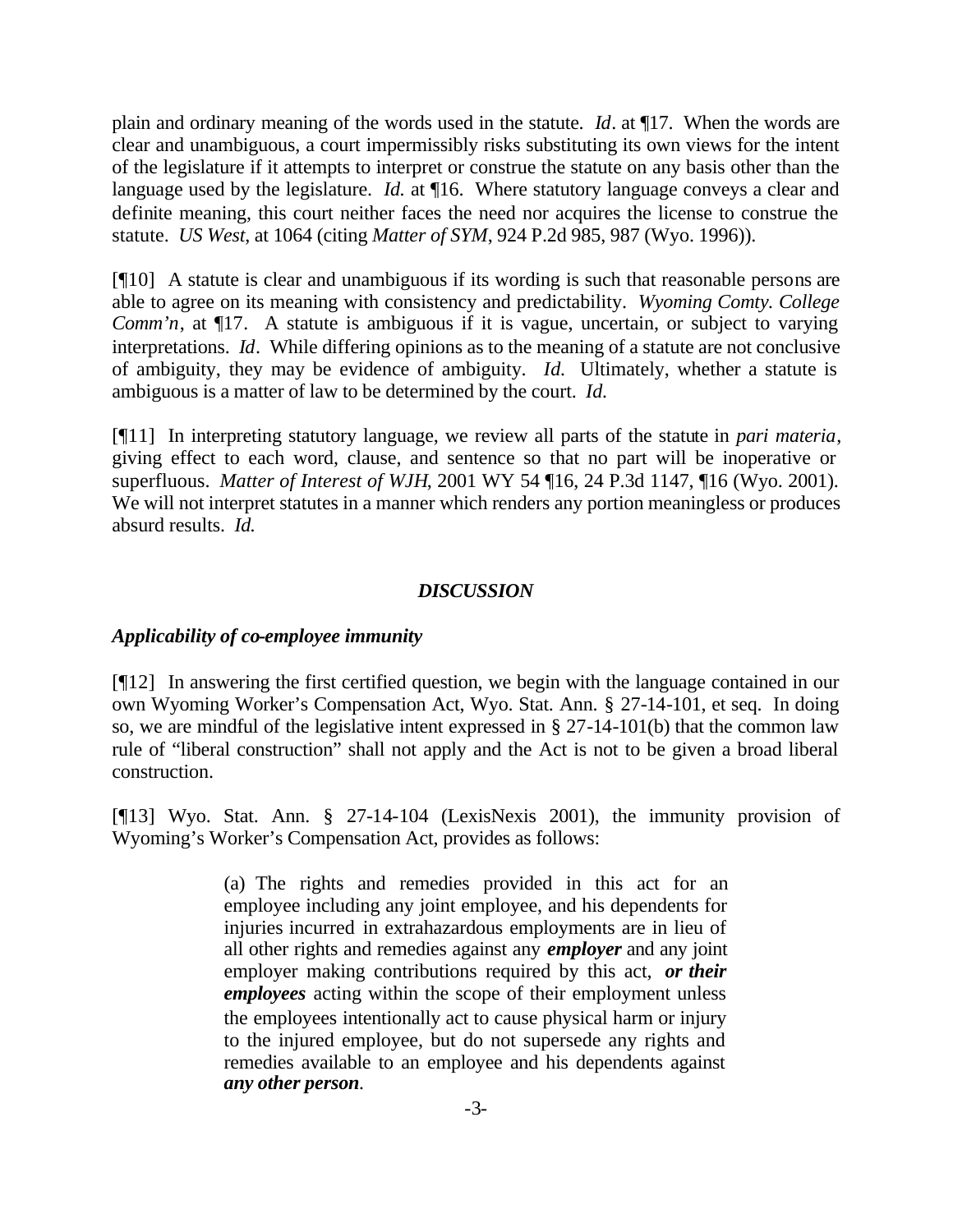(b) No contract, rule, regulation or device shall operate to relieve an employer from any liability created by this act except as otherwise provided by this act.

(c) This act does not limit or affect any right or action by any employee and his dependents against an employer for injuries received while employed by the employer when the employer at the time of the injuries has not qualified under this act for the coverage of his eligible employees, or having qualified, has not paid the required premium on an injured employee's earnings within thirty (30) days of the date due.

(Emphasis added.)

[¶14] Under subsection (a) of this section, an employer making the required worker's compensation contributions is absolutely immune from liability for injuries suffered by an employee in the course of extrahazardous employment. Additionally under subsection (a), the immunity available to employers extends to their employees so long as they are acting within the scope of their employment and do not intentionally cause injury to a fellow employee. Finally, subsection (a) specifies that the immunity provision leaves fully intact an injured employee's rights against any person other than his employer or another employee of his employer. The first question we must answer, then, is whether Pillon was an employee of Schlumberger at the time of Fields' injury or was instead an "other person" within the meaning of § 27-14-104(a). In making this determination, we look to the 1997 version of the Act in effect at the time of Field's injury.

[ $\llbracket$ 15] The term "employee" is defined in § 27-14-102(a)(vii) (Michie 1997) of the Act as follows:

> (vii) "Employee" means any person engaged in any extrahazardous employment under any appointment, contract of hire or apprenticeship, express or implied, oral or written, and includes legally employed minors and aliens authorized to work by the United States department of justice, immigration and naturalization service. "Employee" does not include:

(A) Any individual whose employment is determined to be casual labor;

(B) A sole proprietor or a partner of a business partnership;

(C) An officer of a corporation unless coverage is elected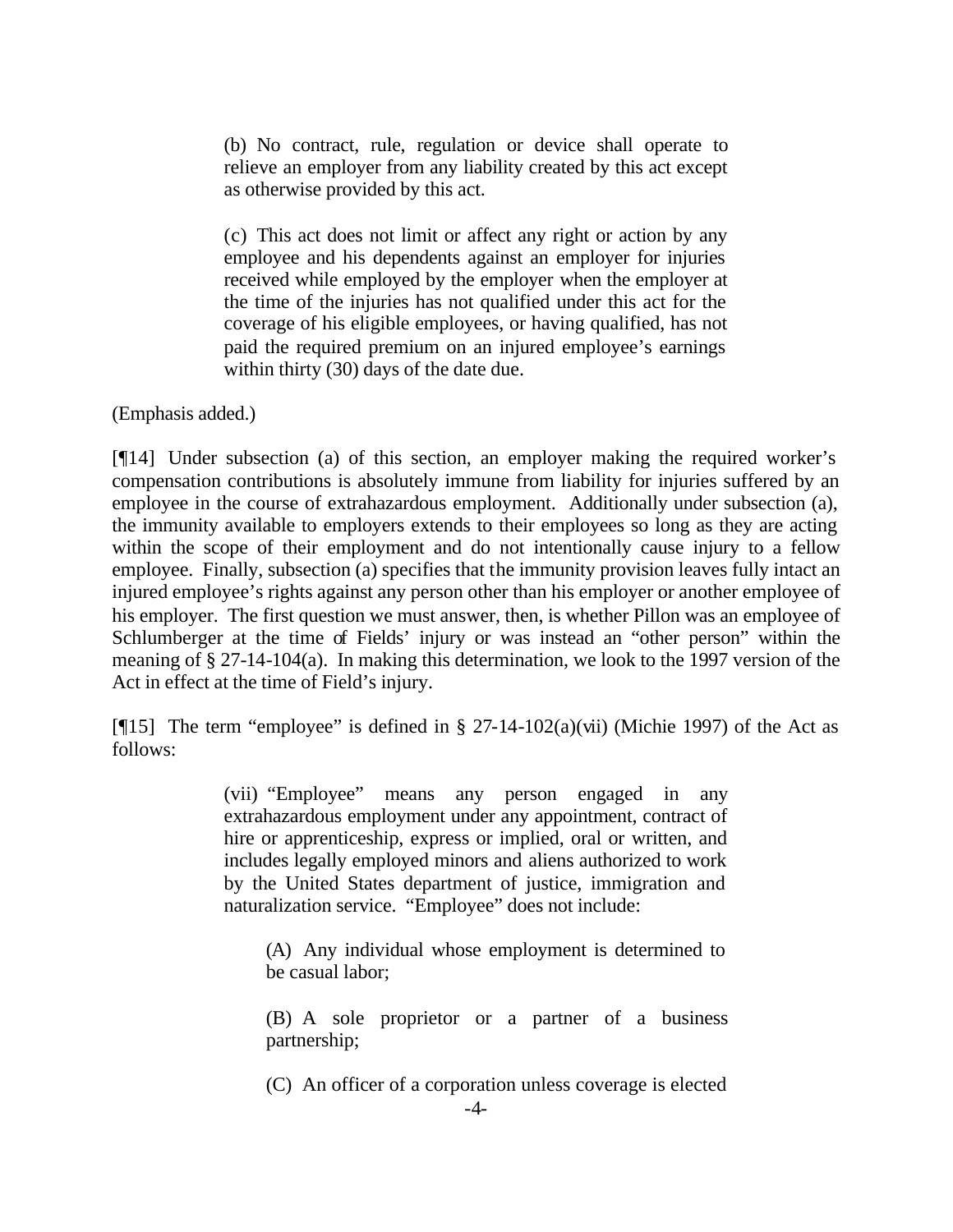pursuant to W.S. 27-14-108(k);

(D) Any individual engaged as an independent contractor;

(E) A spouse or dependent of an employer living in the employer's household;

(F) A professional athlete;

(G) An employee of a private household;

(H) A private duty nurse engaged by a private party;

(J) An employee of the federal government;

(K) Any volunteer unless covered pursuant to W.S. 27-14- 108(e);

(M) Any prisoner or probationer unless covered pursuant to W.S. 27-14-108(d)(ix);

(N) An elected public official, except for a duly elected or appointed sheriff;

(O) The owner and operator of a motor vehicle which is leased or contracted with driver to a for-hire common or contract carrier. . . .

(P) A member of a limited liability company unless coverage is elected pursuant to W.S. 27-14-108(n).

Reading this section alone, and giving the language its plain and ordinary meaning, it would seem that Pillon was an employee within the meaning of the Worker's Compensation Act he was a person engaged in extrahazardous employment under a contract of hire at the time Fields was injured and did not fall within any of the exclusions set forth in (vii)(A) through (P). However, § 27-14-102(a)(vii) cannot be read in isolation; it must be read in light of other provisions of the Act, and effect must be given to each word, clause, and sentence so that no portion is rendered meaningless or superfluous. *Matter of Interest of WJH*, 2001 WY 54 ¶16.

[¶16] Pillon and SOS Staffing argue in their reply brief that in determining whether Pillon is entitled to immunity under § 27-14-104, the court need look only at the definition of employee contained in the act. We do not agree. As we have said, § 27-14-104 merely extends the immunity available to employers to "their" employees; it does not create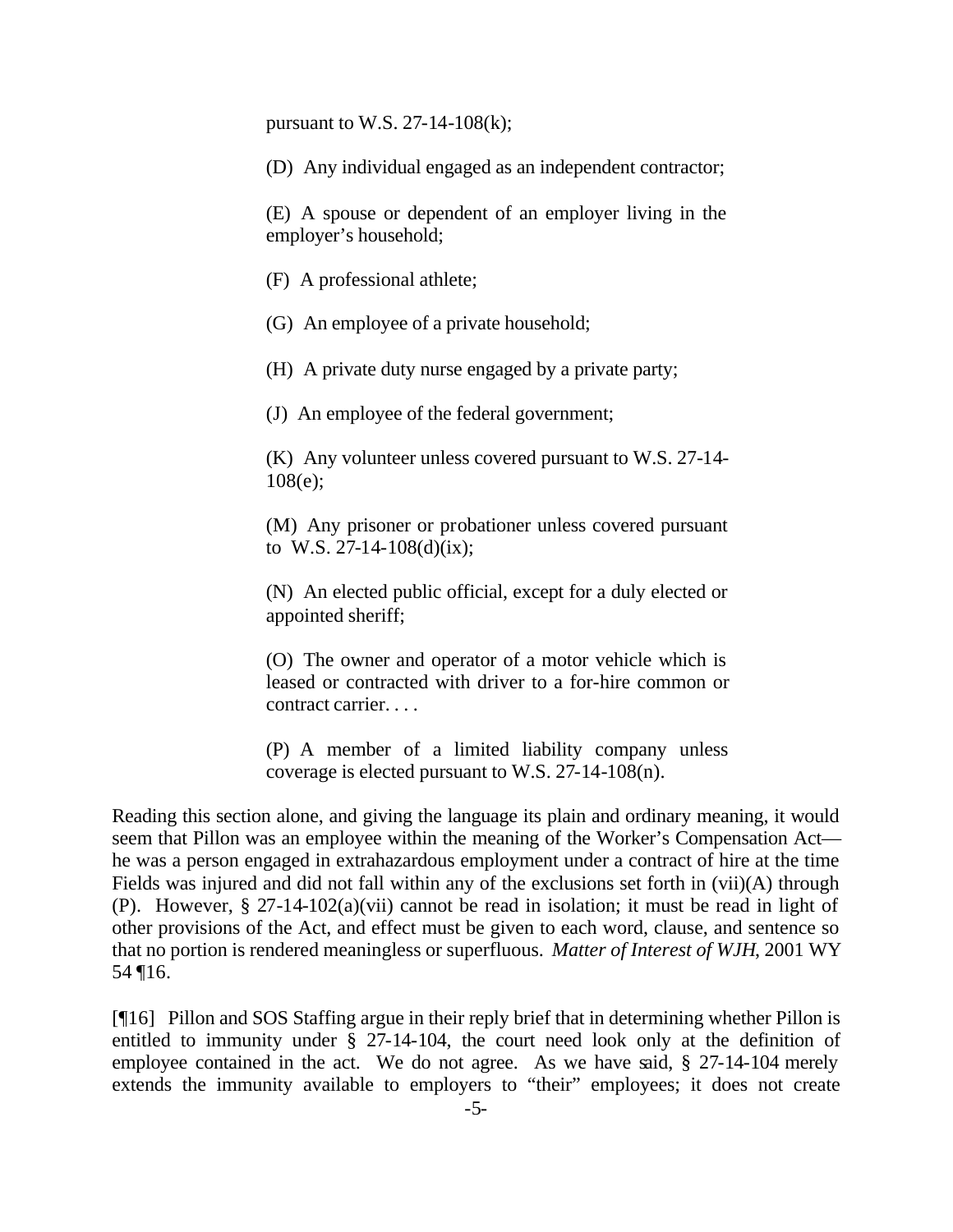immunity for employees separate and apart from that available to their employers. If an employer is not entitled to immunity for some reason, neither are its employees. Therefore, in determining whether an employee is entitled to immunity, we must also determine whether the employer is, in fact, an employer as defined by the Act.

[¶17] W.S. 27-14-102(a)(viii) (Michie 1997) provides as follows:

(viii) "Employer" means any person or entity employing an employee engaged in any extrahazardous occupation or electing coverage under W.S. 27-14-108(j) and at least one (1) of whose employees is described in W.S. 27-14-301. "Employer" includes:

(A) The department of employment for Federal Job Training Partnership Act participants if that participation does not otherwise establish a covered occupational arrangement between the employer and employee relationship;

(B) The governmental entity for which recipients of public assistance perform work if that work does not otherwise establish a covered employer and employee relationship;

(C) The governmental entity for which volunteers perform the specified volunteer activities under W.S. 27- 14-108(e);

(D) The governmental entity for which prisoners and probationers work or perform community service under W.S. 27-14-108(d)(ix) or (xv);

(E) An owner-operator of a mine at which any mine rescue operation or training occurs;

## (F) *A temporary service contractor for a temporary worker*;

(G) Any person, contractor, firm, association or corporation otherwise qualifying under this paragraph as an employer and who utilizes the services of a worker furnished by another contractor, joint employer, firm, association, person or corporation *other than a temporary service contractor*, joint employer, independent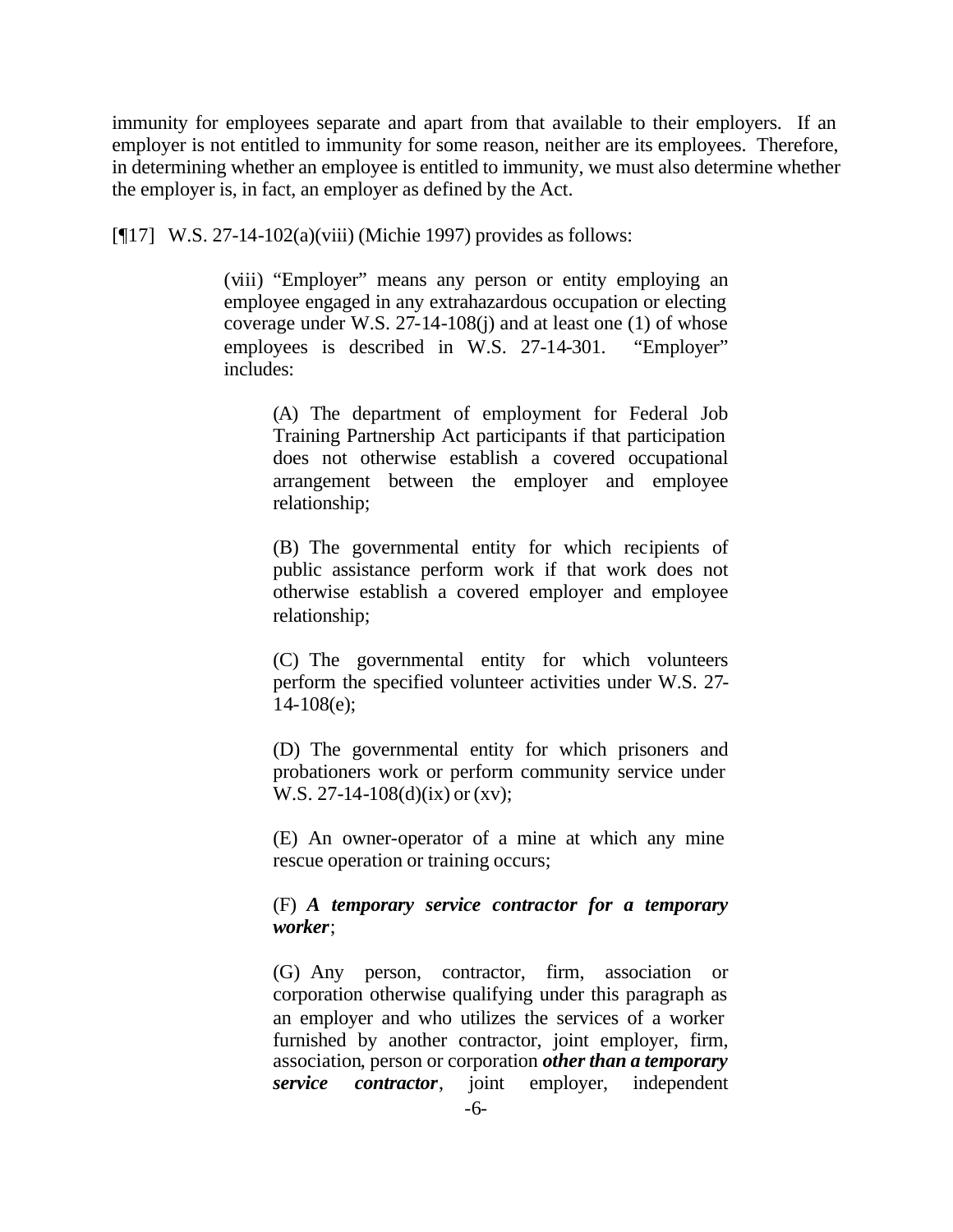contractor or owner and operator excluded as an employee under subparagraph  $(a)(vi)(O)$  of this section;

(H) Any employer otherwise qualifying under this paragraph as an employer and participating in a school-towork program approved by the department of employment, any local school district board of trustees, community college district board of trustees or the department of education, and the employer previously elected coverage in writing pursuant to W.S. 27-14- 108(m).

(Emphasis added.)

[¶18] Giving the language in the section its plain and ordinary meaning, it is clear that a temporary service contractor is the "employer" of a temporary worker for purposes of the Worker's Compensation Act. Subsection (F) expressly provides that a temporary service contractor is the employer for a temporary service worker. Consistent with subsection (F), subsection (G) clearly provides that the term "employer" includes anyone using the services of a worker furnished by another, *except* in the case of a temporary service contractor furnishing the services of a worker to another. In the latter case, unlike other situations involving workers furnished to another, the temporary service contractor is the "employer" for Worker's Compensation pursuant to the plain language of subsection (F). Section 27-14- 102(a)(xxv) (Michie 1997) further clarifies subsections (F) and (G) by defining "temporary service contractor" as "any person, firm, association or corporation conducting a business that employs individuals directly for the purpose of furnishing services of the employed individuals on a temporary basis to others."

[¶19] Schlumberger, Pillon, and SOS Staffing cite *Franks v. Olson*, 975 P.2d 588 (Wyo. 1999) as support for their argument that Pillon is a co-employee and immune from liability under Wyoming's Worker's Compensation Act. However, *Franks* was decided under the 1992 version of the Act which did not contain the temporary service contractor language contained in the Act at the time of Field's injury. Absent the specific language added in 1995 defining temporary service contractors as the employer, the court looked to the definitions of employee and employer contained in the 1992 version and, based upon those definitions, concluded that Olson was a co-employee and immune from liability. Because *Franks* was decided under an older version of the Act which did not include the current temporary service contractor language, the case is not relevant to our determination.

[¶20] Giving the applicable statutory language its plain and ordinary meaning, SOS Staffing was a temporary service contractor pursuant to  $\S$  27-14-102(a)(xxv) and was Pillon's employer pursuant to  $\S 27$ -14-102(a)(viii)(F). Given the very specific language of W.S. 27-14-102(viii)(G) excluding temporary service contractors, Schlumberger was not, and by express statutory directive could not be, Pillon's employer for purposes of the Worker's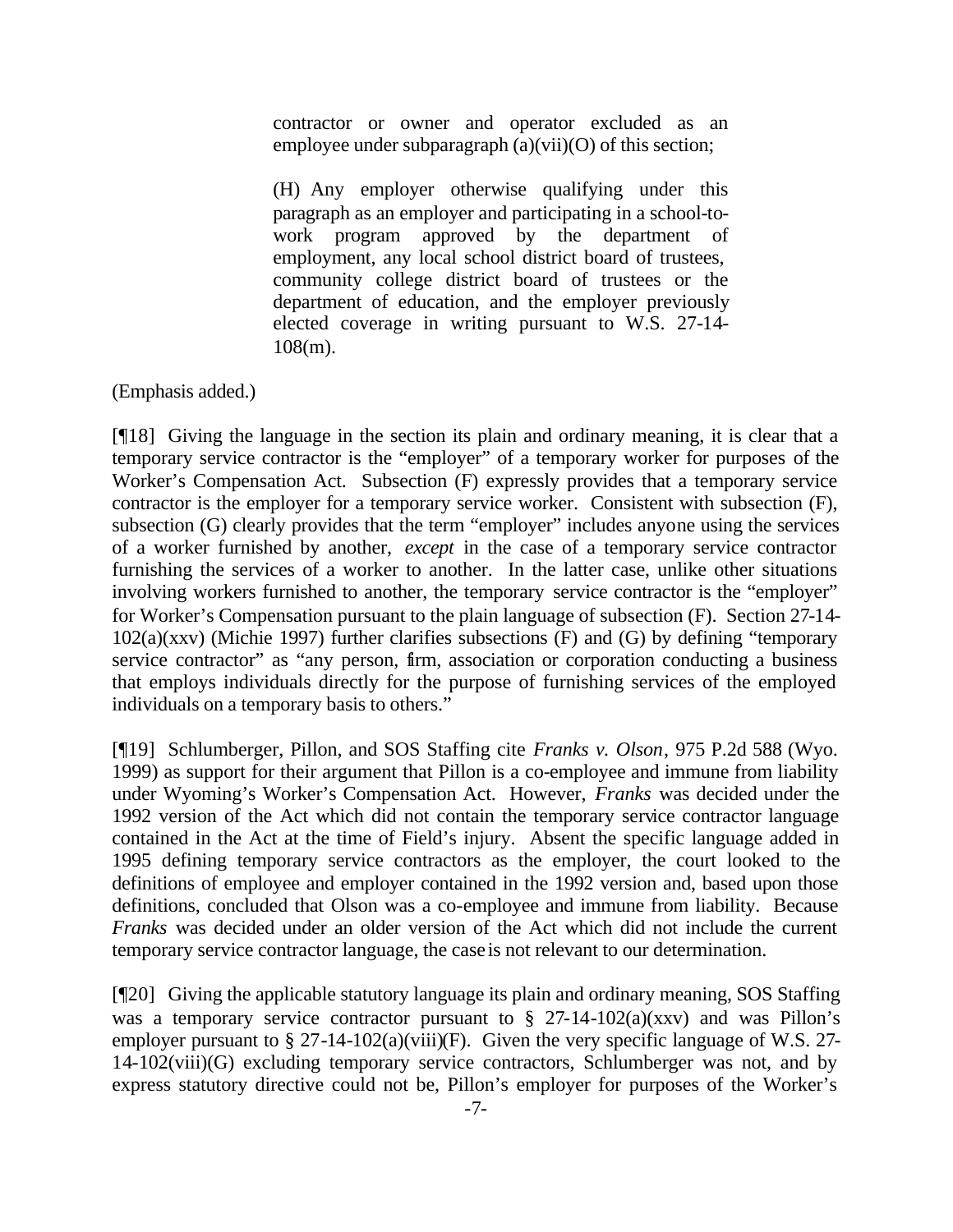Compensation Act. The conclusion that Schlumberger was not Pillon's employer as that term is expressly and very specifically defined in Wyoming's worker's compensation statutes compels the further conclusion that the immunity available to Schlumberger does not extend to Pillon. As we have said previously, Pillon is entitled to immunity only to the extent that immunity is available to his employer. Wyo. Stat. Ann. § 27-14-104(a). Stated differently, employee immunity is merely an extension of the employer immunity. Pillon's employer, SOS Staffing, has no immunity from liability for injuries to Fields because SOS Staffing paid no premiums on his behalf, and he is not an SOS Staffing employee. SOS Staffing having no immunity from liability for Fields' injuries, Pillon likewise has no such immunity.

[¶21] In reaching this result, we are aware that many legal authorities and jurisdictions which have addressed the issue have reached the opposite result. *Restatement, Second, Agency* § 227 (1958) states that "[a] servant directed or permitted by his master to perform services for another may become the servant of such other in performing the services." 30 C.J.S., *Employers' Liability*, § 175 (1992) states "[a]n employee of one employer who is lent to, and becomes subject to the control of, another employer is generally regarded, as far as concerns the application of the fellow-servant rule, as the employee of the employer to whom he is lent." *Black's Law Dictionary* (7<sup>th</sup> ed. 1999) similarly defines "employee" as "a person who works in the service of another person (the employer) under an express or implied contract of hire, under which the employer has the right to control the details of work performance." Black's specifically acknowledges that the employer of an employee borrowed from another may be entitled to assert immunity under worker's compensation laws in some jurisdictions. While we are aware of these authorities, we are constrained by the specific language in Wyoming's worker's compensation statutes to hold that Pillon is not an employee of Schlumberger and for that reason Schlumberger's immunity from liability for Fields' injuries does not extend to Pillon.

# *Vicarious liability of SOS Staffing*

[¶22] Certified question two asks us to determine whether a temporary employment services provider is vicariously liable to a worker injured by a temporary employee provided by the temporary employment service to the worker's employer. We impute vicarious liability to employers for the acts of their employees where the employer controls the details of the employee's work activities. *State ex re. Workers' Safety & Compensation Div. v. Sparks*, 973 P.2d 507, 511 (Wyo. 1999). Vicarious liability does not attach where the employer retains no right of control. *Id*.

[¶23] Here, the certified facts are that SOS Staffing provided no services with respect to Pillon except administrative payrolling services. SOS Staffing did not control the nature, scope, details, manner, or method of Pillon's day-to-day work or duties while he worked for Schlumberger as a temporary employee. Schlumberger controlled and had the right to control the nature, scope, details, manner, and method of Pillon's day-to-day work and duties while he worked for Schlumberger. On the date of the injury, Pillon was driving a